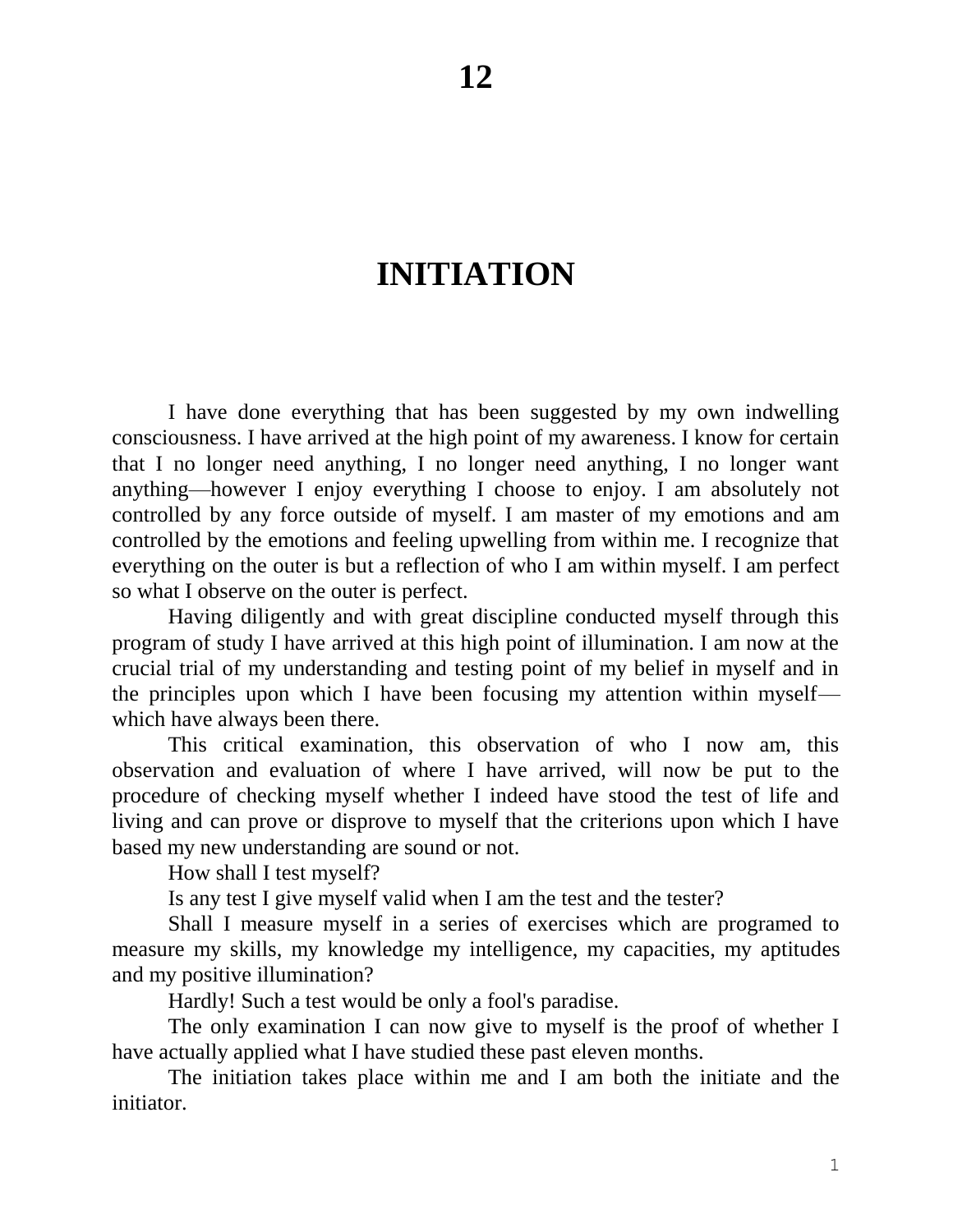In some cultures rigid standards are prepared to prove that young men have arrived at the age of manhood. Special testing is given to the young aspirant for the practice of being a medicine man. Throughout the world today each culture tests their own to assure that those who are will be fully recognized and utilized by that culture.

However, my criteria comes from an entirely different center. I am in no way in competition with my fellowman. I am not preparing myself to serve my fellowman as a spiritual leader, medical practitioner, helper in any way whatsoever. I am preparing myself to be **MYSELF ALONE!**

This is the high road of mysticism which so many illumined souls have sought to tell us about, yet because they felt the necessity to describe what had happened to them and what they feel is the way, the pathway became obscured.

The mysticism advocates believe that direct knowledge and awareness of the spiritual truths, the ultimate reality, can be attained through subjective experience including intuition and insight. This awareness assures one of intuitive acquisition of ineffable knowledge and power.

# **Rather than calling it mysticism I call it awareness. It is something that happens when I take the time to know who and what I am and to be that which I am.**

For me this is entirely an inside job. It is a path I must travel alone. The magnificent thing about all of this is that the "divine destiny" for me is the reality of who and what I am.

I am not creating myself into something which will serve humanity.

I am becoming aware that I already am that which I desire to be—I have been pretending that I am not that which I really am and can not be otherwise.

What is the examination for a spiritually illumined soul?

What is the test for a master consciousness?

What is the criteria for observing a being who has ascended into a higher awareness?

How do I observe myself to know that I have made it?

The Criteria

I want nothing . . . .

I need nothing . . . .

I have everything!

I enjoy everything!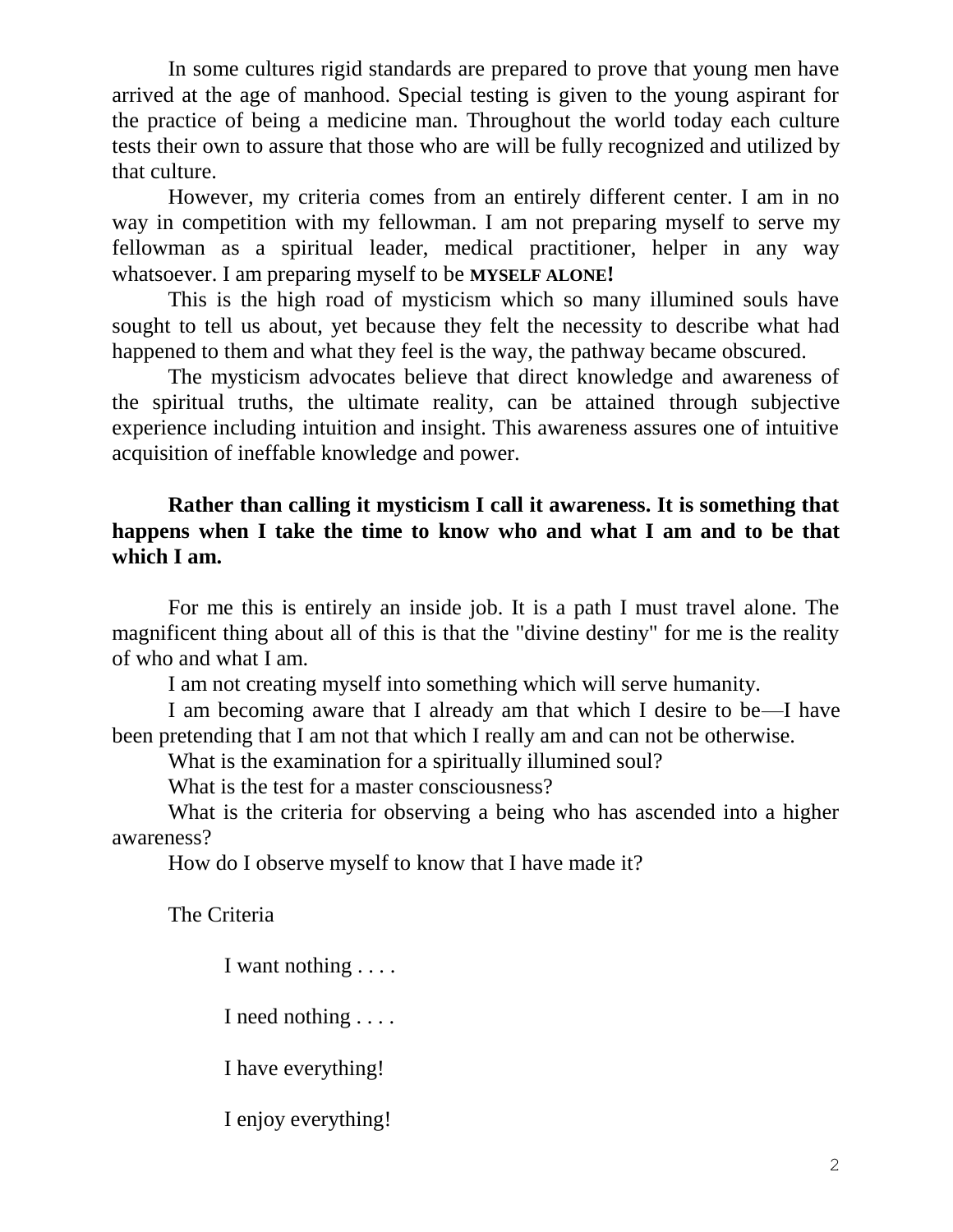#### **I WANT NOTHING**

So long as I WANT OR DESIRE anything from my life experience I have a longing and that longing means that I am not a fulfilled being. That desire means that until it is fulfilled I am not satisfied. It means that so long as I have anything which presses itself into my awareness as something which will make me happy, then I am not a master.

My master consciousness is one which is a winner in all experiences.

Is there a game which I have not mastered?

That game could be a want or a desire for friendship. It may be a feeling that somewhere a relationship has not been rewarding and has not been satisfying to me. This desire to complete this relationship is a desire that longs to be fulfilled. As such it is a longing that until it is recognized and filled, it remains as an incompleteness in my being. A desire is the urge for something in my life which is not "life supporting" but which is emotional, physical and mentally fulfilling. It is a rewarding activity which gives me the feeling that I am happy. It is me responding to any stimuli outside of myself.

A fulfilled being ready for initiation into the inner depths of reality has not wants or desires.

However, this does not mean that I stop living.

It does not mean that I do not conduct my daily living activities on an intelligent basis. It does not mean I abandon relationships with others and allow others to "walk over me"—quite the contrary. It means I am the master and no one could walk over me or trample on my emotions, my physical being or my mental self.

I do not **create** this happening. I create every circumstance of my life as fulfilled by me in me for me through me and as me. No one on the outside of my being can cause a longing in me, a desire to be fulfilled, for I am the fulfillment of all that I am. Hence, I long for nothing because **I AM EVERYTHING.**

I create an emotionally balanced beingness in me through my awareness that it is already there and as I concentrate on it and recognize that it **IS** already there, it is not then fulfilled from without, only from *within myself.*

I create a mentally magnificent beingness in me through my awareness that it is already there and as I "expect" it and recognize that it is that through which the one mind of the universe reacts and responds through and that it **IS** already there, it is not then fulfilled from without, only from within myself.

In this understanding **I WANT NOTHING!**

#### **I NEED NOTHING**

What kind of needs could I have?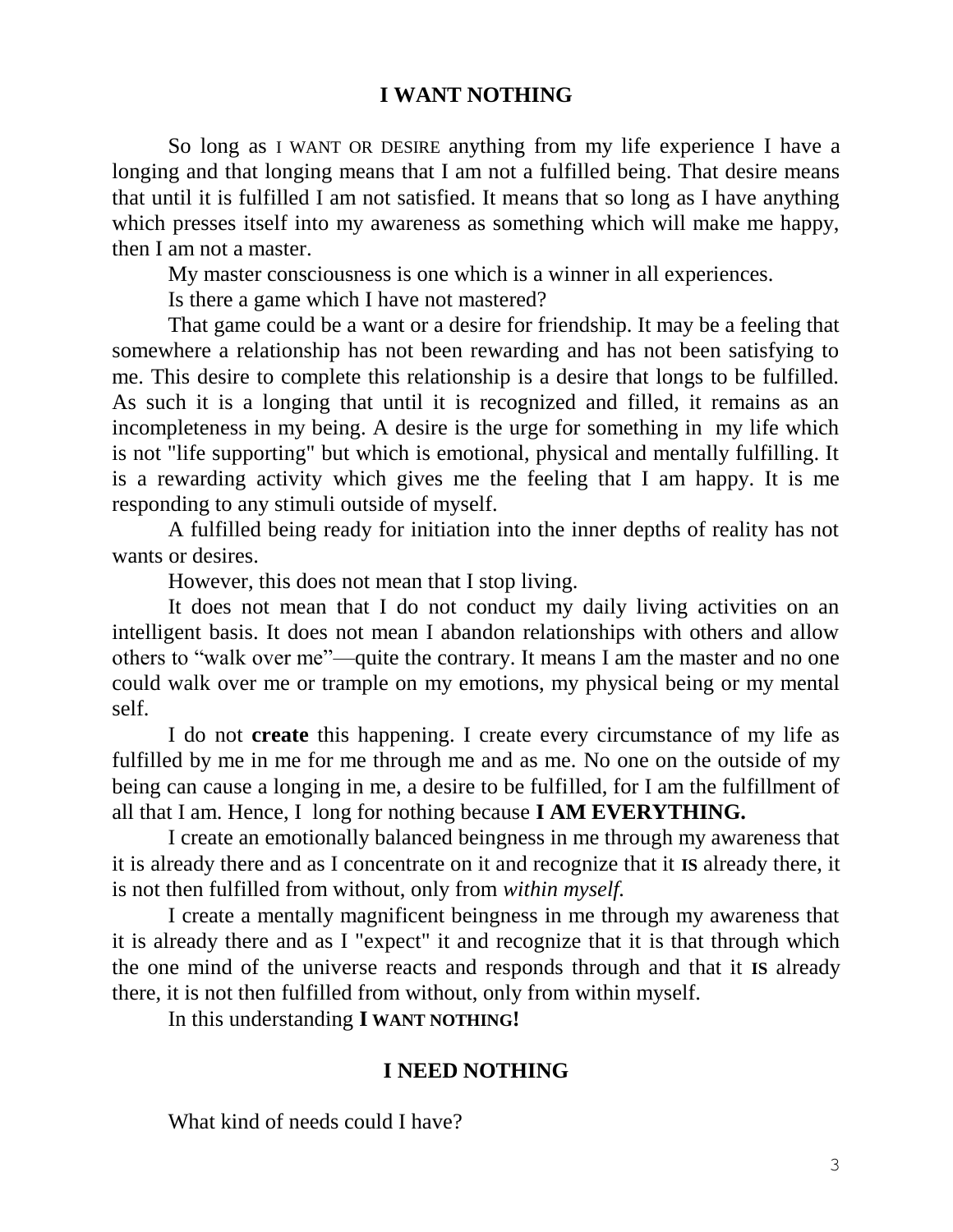Do I need to have clothing, food and shelter? Do I need to have air and water? Do I need to have things to make my life fulfilled? Do I need to have education? Do I need to have success? Do I need to have others in my world?

These needs seem quite obvious. I have been taught since childhood and through the eternal wisdom of mankind in "race consciousness" that these are my basic needs.

This is the same race consciousness, the thoughts of every man from the beginning of thought, teaching that man is a limited being expressing in a limited universe, experiencing limitation as his heritage and birthright. As I have believed so it has been for me. I am bound by the very things that I have allowed to bind me.

#### **Clothing—Food—Shelter**

A master consciousness has no need for clothing, food or shelter.

This sounds as though I had lost my marbles to say this about myself, however it is true. As I recognize that I am one as the spiritual reality I am, I am pure energy vibrating at a specific rate of vibration. And this rate of vibration is the evidence of who and what I am. Because I live in a continual pattern of change in my physical world, I am in fact changing my rate of vibration every moment of my life. In this change of vibration I outpicture in my life experience a different me from moment to moment.

One moment I am short, tall; fat, thin; healthy, unhealthy, weak, strong; wise, stupid; hungry, full; eager, lazy; and the list is endless. What makes this change? The physical body having needs or is it my thought about myself that creates the body and my affairs having any needs or wants at all?

I have read enough stories about how men have wanted to live in intolerable conditions of hot or cold, wet or dry, food or no food, water or no water, all measures of the elements coming to play on the physical body. And, because the consciousness dwelling in the physical body took charge of the mental atmosphere, the physical atmosphere that surrounded the mental/physical body made no difference in that mental/physical experience.

When I wear clothing or do not wear clothing because I enjoy it, then I am master. When I wear clothing or do not wear clothing to protect myself from the atmosphere about me, either a mental or physical atmosphere, then the atmosphere and the clothing "own" and "possess" me and I am not master.

I initiate myself into my reality by not so much testing myself but being master of every experience that comes into my life. If I begin to feel cold, I tell myself I am warm. If I am hungry, I tell myself I am satisfied. If I feel that the weather about me is uncomfortable and I would seek shelter, I tell myself that I am master of my universe and dwell in the purity and perfection which I am here and now in the experience in which I find myself.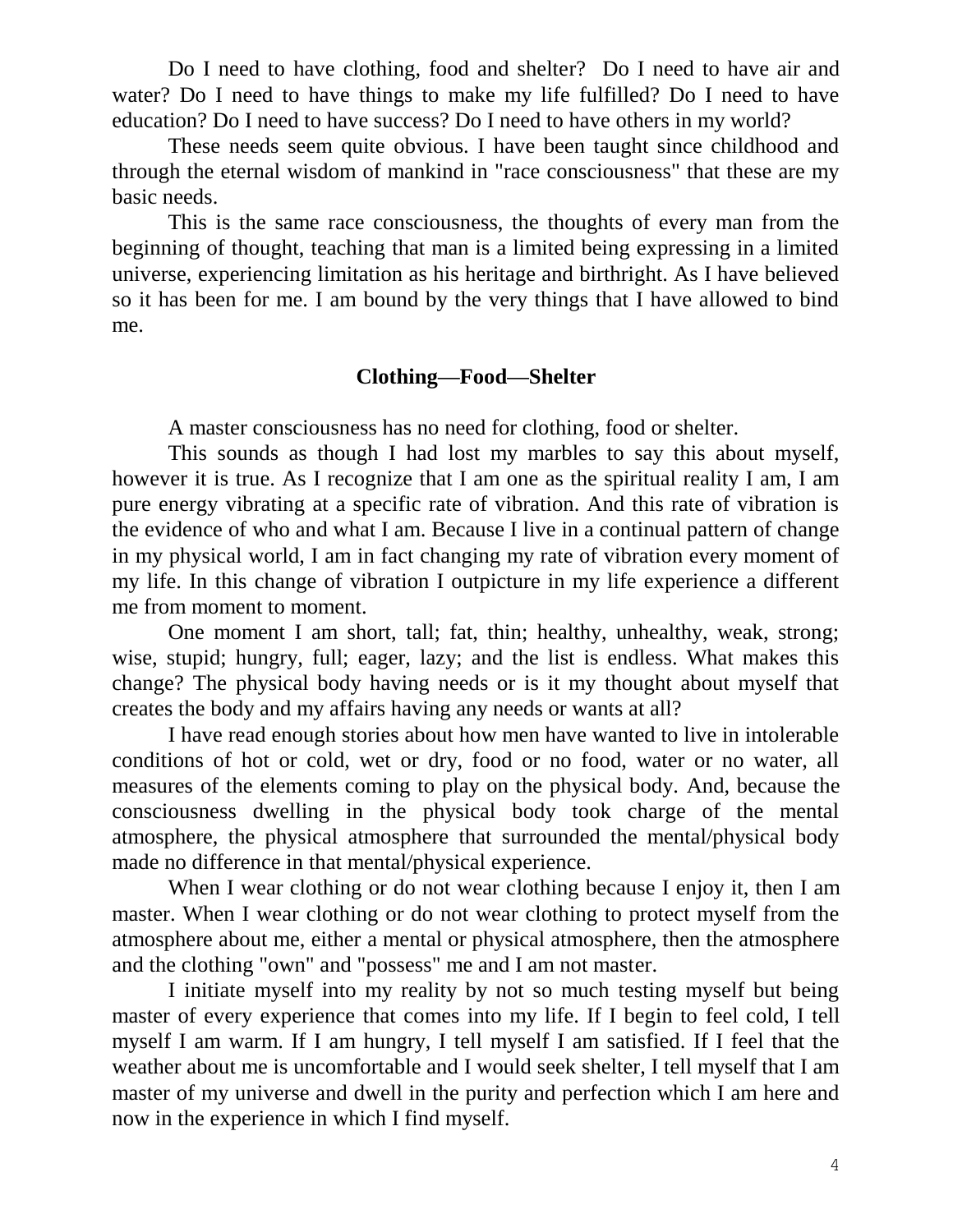Though this may not be successful the first try, it is my choice and responsibility to demonstrate the principle my life proving to MYSELF ALONE that I am master!

#### **Air—Water**

Whether I may like it or not I will breathe air and drink water so long as I am in this physical body, maybe! This is what I have been taught—not the maybe! What is the truth for a master?

A master has created his own body according to his taste for himself. It does not matter what form it takes, tall or short, fat or slim, muscular or normal, healthy or sick—it is totally what he chooses to have. And from time to time the master changes his body. All of mankind does this but not consciously as a master does. Many times a master chooses to take on a body that is "normal" for living with those about him so that he will not appear **too** different from his peers. This is not the reality, however it is the outpicturing that his world sees, by his choice.

Seldom does a master choose to play the games of life with other masters. He chooses to give himself the most limiting circumstances possible to demonstrate himself master of appearances, of the illusions which seem so real, of the race consciousness which he has chooses to live within for a time. However:

### **THE MASTER KNOWS**

#### **HE IS NOT BOUND**

#### **BY ANY OF THE**

# **APPARENT ILLUSIONS**

#### **IN WHICH HE DWELLS.**

Man must breathe air.

Man must breathe the atmosphere as it is on Earth . . .

. . . unless he is in the mountains and has trained his lungs to breathe the inner air for which he has trained himself to breathe thinner or no air . . .

. . . unless he is aware that he does not have to breathe air!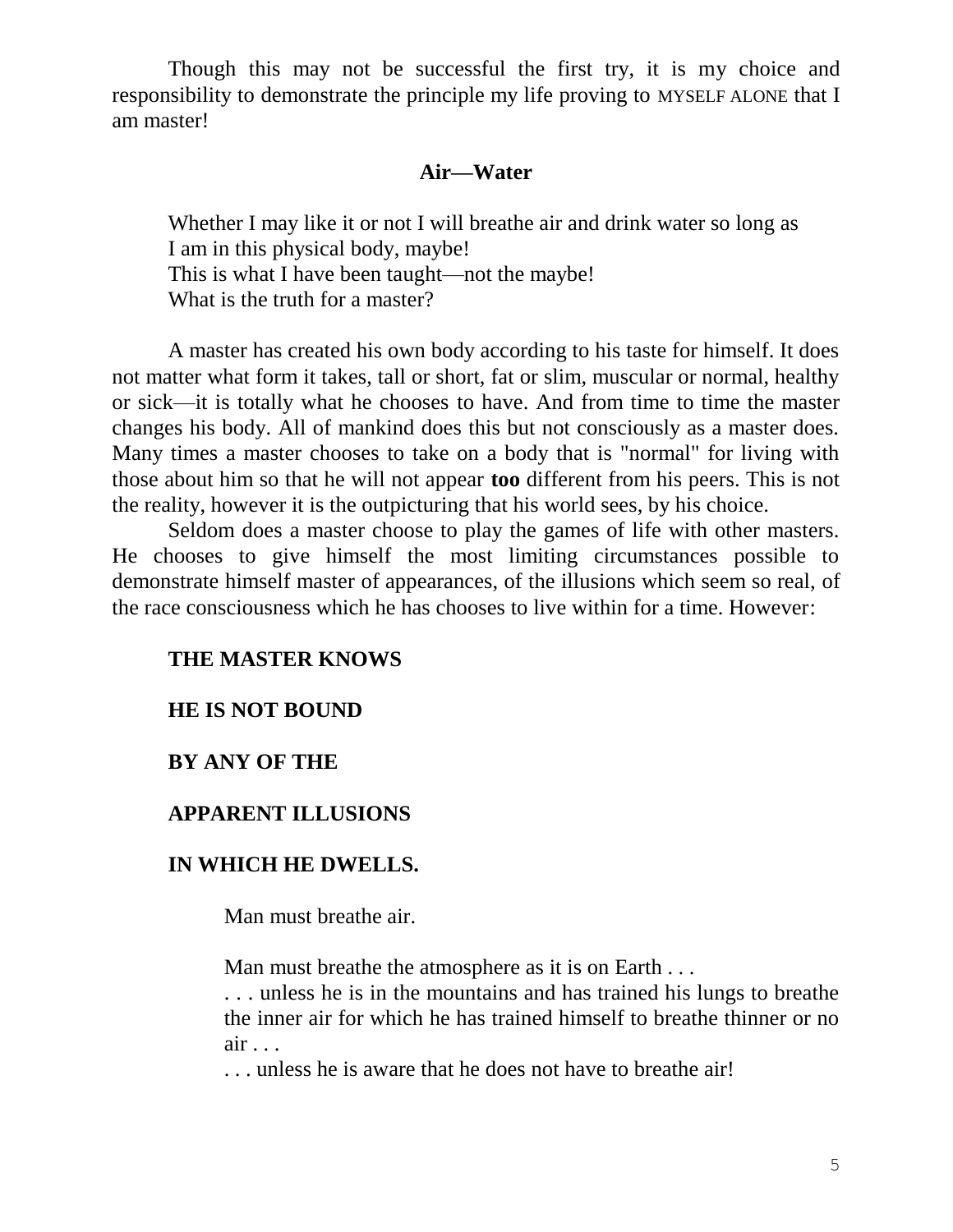I have been programed to believe that I must breathe, and breathe I do, since I have been so programed. Now I begin a new plan of programing for myself recognizing that I can breathe or not as I choose. I may swim the ocean depths and climb the mountain tops, I may land in the vacuum of the Moon or Mars or wander in "outer space" and live in this perfect physical body functioning on what I manufacture out of my consciousness for it wherever I may be. I am master. As master I create my own atmosphere, my own air and breathe as I choose to breathe.

This is the possibility. This only difference between the possibility and the experience is one who has mastered doing it. I am such a master.

My body is made up basically of water. I am told I must have water or my body will cease to exist. Right now in this time some who have chosen to live without water have done so and have been observed by scientists whose chagrin is soundless saying it cannot be so, it is! A miracle! Indeed, it is a miracle. For the one practicing such talent has chosen to express their unlimited unbounded nature and be total master of themselves and their universe.

Can I do it? Do I want to do it? Now **that** is the question! Do I want to do it?

When I choose to do it, I have all of the ability within me to do it. It is a matter of changing my thinking and hence changing my experience.

It may not be something that I want to do. I may not want to train myself to walk on fire, the ability to do it lies resident in me if I so choose to exercise the principle. So too the principle lies resident in me to live without water or air should I choose to exercise it.

#### **Things**

Are things important to me?

By looking at the things that **are** important to me I can readily see where I am in consciousness. I can see where I am on the road to the full expression of my reality.

In my initiation into my purity of consciousness so that I arrive at that high level of awareness I must be overseer of all of my life in all of its avenues of expression. As I do this I become noticeably alert to what still has a hold on me in my thinking.

There was a time that I was gadget happy. I wanted to own every possible gadget on the market and after purchasing them I soon tired of the "toy" and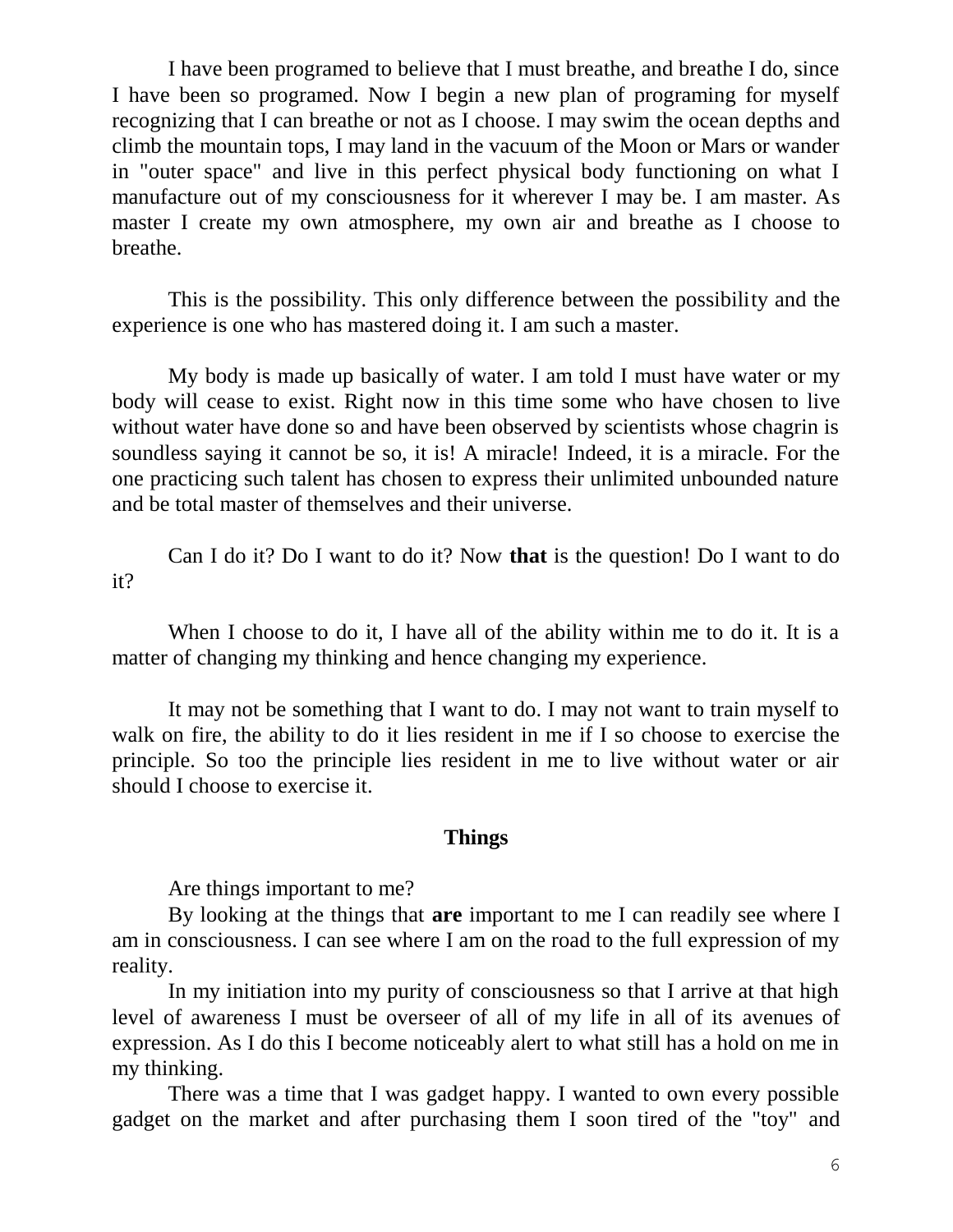relegated them to the pile of unnecessary items which cluttered up my life. At the same time I was absolutely unable to release any of them and give or throw them away relegating them to the worthless stack to which they belonged. This was a childish time in my life.

I saw so many other "savers" in the world. They save string, clothing, books and magazines, children's toys which are now only memories—and perhaps that is what saving is, a relic that no longer serves any purpose except to remind us of a time gone past.

Basically all **things** are relics of a time gone past.

In my work selling real estate many people would say to me they wanted to sell their house or property so they could buy something else. I worked with them and turned them over and over in "their" consciousness. I asked them again and again what it is "they wanted to enjoy" and not what they had to *get rid of*. If I bind myself by what I want to get rid of rather than what I direct my thinking to, I am bound by the relic, the white elephant, rather than the dream that lies unfulfilled in my heart. So in turning the seller-buyer into only a buyer. They were able to create in their thinking the dream home of their choice and experience it. So long as they pictured themselves in the old home, they still owned it and there was no "hope" of selling it.

## **For me, as a spiritual master, holding onto things or desiring things keeps me from entering into the new life, the new consciousness which is so important to me.**

It does not matter what the things are, if they "own" me because I want them or feel that I have to have them, or having them I feel that I cannot afford to lose them—no growth takes place in my spiritual mastership.

This includes my mother and father, my family or friends, my loved ones whomever they may be. If I want to be with them forevermore, in my consciousness *their presence* owns me. I created them in my world as someone to love and to release. Should I continue to hold onto them as I do some things, I am owned by their "presence"—certainly not by their beingness. For they too are free spirits unbridled by me or anyone or anything else. So it is with masters.

In this awareness I release all things from my thinking. I love them. I enjoy them. I use them. I have them whenever I so choose. However, "they do not own me" and "I do not own them" even if I hold "title" to them in my very own hand.

# **Education**

I loved education.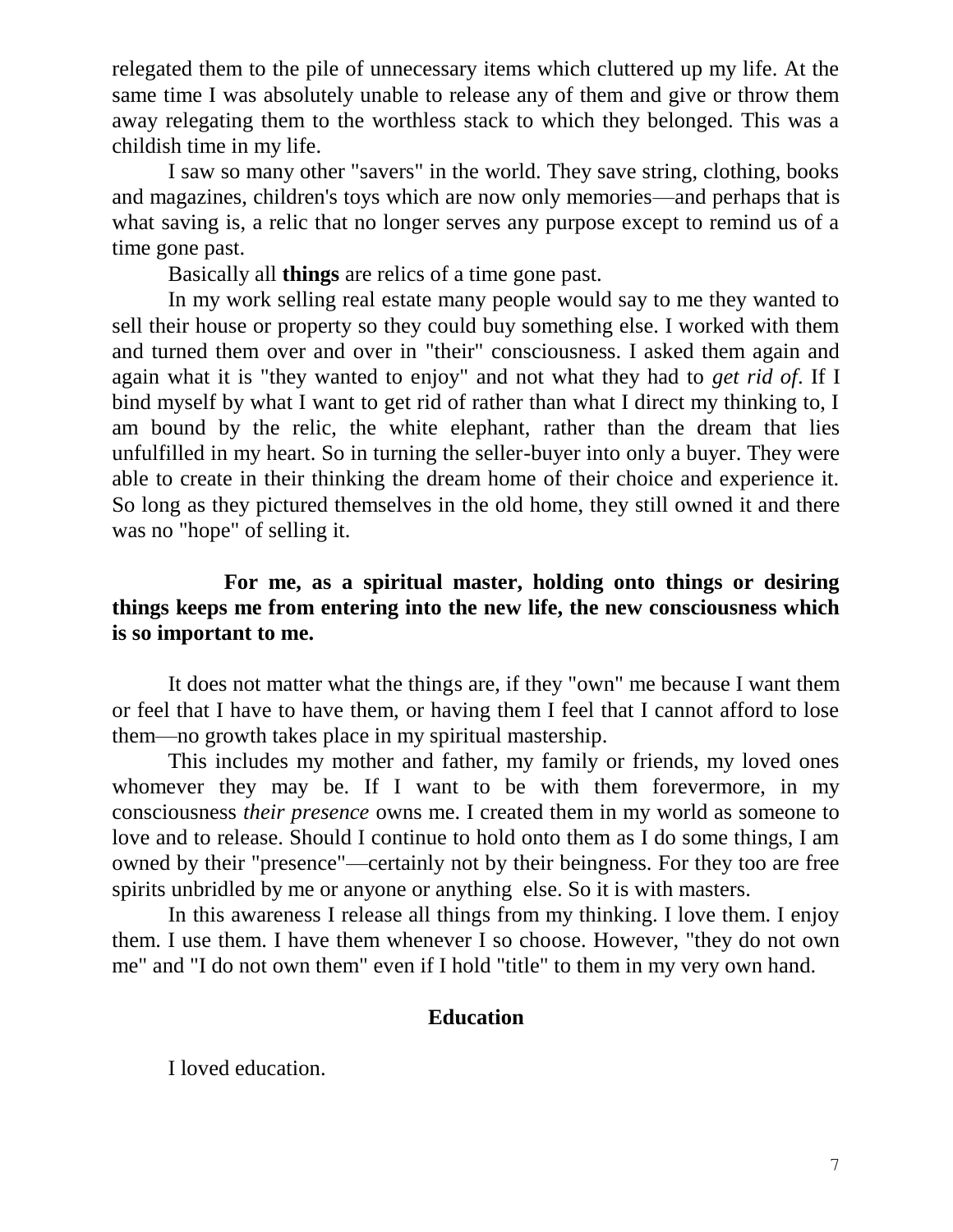I spent many years of my life fulfilling my education. I achieved great goals and gathered about me many recognitions. I learned in the physical schools of life high levels of attainment, and yet ...

. . ..when I began specifically to walk my spiritual path and to listen to the infinite wisdom that dwells within me, all that I had learned in school, all of the education that was "taught" to me by the great teachers of the great institutions of the world **had to be forgotten.**

Each teacher could teach me from their level of understanding. Each great professor or learned doctor of the sciences and humanities, philosophy and psychology, arts and crafts, could tell me what they had read and studied. They could tell me how they applied the great wisdom which they had learned. They could tell me of how it had affected and effected itself upon them. Seldom was it something which was "new" and "unique", seldom was it something which was inspirational and intuitional. Yes, there are some teachers who teach through inspiration and intuition and these are the master teachers of life. They are not to be found in the halls of the great institutions. These teachers who teach from the fountain of all knowledge within themselves are not to be found providing degrees and certificates for their students. These great and profound beings are found on the byways of life, the backroads of the universe. For in the mainstream of life they are "misfits" and are not accepted in the commerce of daily life.

Intelligently I might ask why I am speaking in the pages of this book, why this course, why these lectures, why do I walk the pathway of life parading my previous educational background and promoting certification for those who take the course which I am hereby teaching being as from myself?

In taking this course, in reading these words, in listening to these ideas I seek to release myself from any desire for accreditation, from acclamation from my fellowman and adulation from the world in which I live. Though when I am done with this study I may hold forth my certificate and say that I hold this recognition that is of little, if any, consequence.

What truly matters to me is that I recognize that I am a master. What truly matters to me is that I recognize that all of the recognitions that I have are as nothing if I have not proven myself in my own life that I am master over myself. I am master over needs, wants, desires, loves, experiences. I am absolutely free.

# **TRUE, I ENJOY THEM!**

### **TRUE, I PARTICIPATE IN THEM EAGERLY!**

# **TRUE, I FLOW WITH MYSELF AND MY WORLD WITH ABSOLUTELY UNINHIBITED HAPPINESS!**

# **TRUE, I DO NOT NEED OR WANT IT, BUT I LOVE IT!**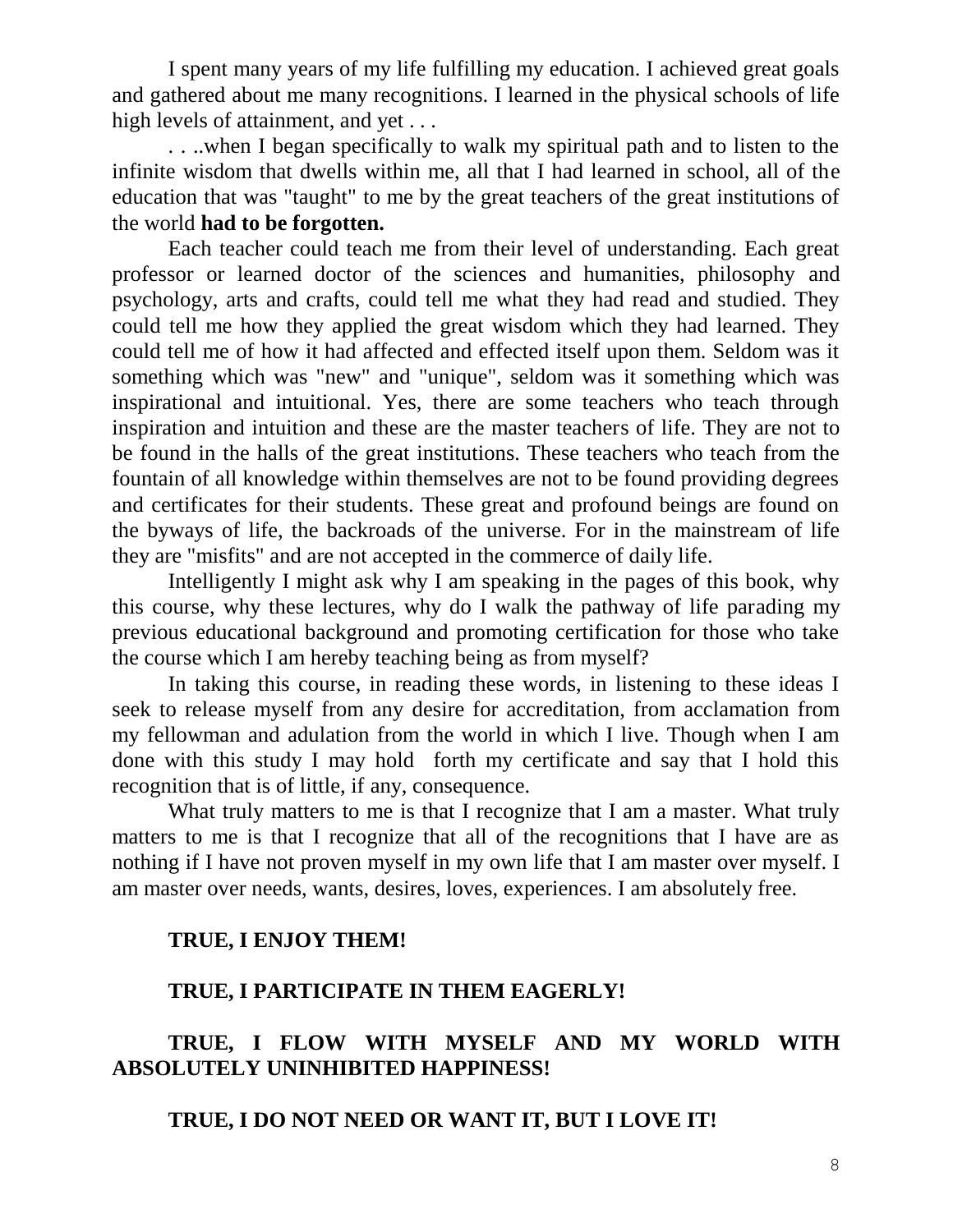Herein lies the difference. No THING owns me. No thing has any ability to make me happy or sad. No thing by my having it can add one tiny joy to my livingness.

## **I create everything in my life by my attention to it.**

I do **not** create things out of my life.

I create things in my life by my thought about them. It is not a thought of a need or want, it is just a joyous thought of participating in the experience of the thing thought about.

Many times people do not understand me. They see me doing things which **appear** to others that I need and want the experience. This is so far from the truth. I think about it and it happens in my world.

Many say to me that I should have more money, more things, more clothing, more houses and lands, more objects with which to clutter my life. They ask me why I do NOT have these things THEY consider important.

My response to anyone in my world is: **I have everything that I enjoy in my life and I enjoy everything that I have in my life.**

This is not a cop out, or an excuse for no having something in my life. It is the reality, it is the fact.

I think about travel and I travel. I think about love and I am loved. I think about things and they appear in my world for me to use. I think about food and it appears before me for me to enjoy. I think about operas, concerts, theater, entertainment and each floods into my experience completely paid for and available to "my choice'. I think about people and they magically appear in my world fulfilling whatever it is that I think about them. I think about activities and I am the happy participant in any and all of them according to my choice for myself.

# **Truly, I need nothing, I want nothing, I have everything and I enjoy everything.**

This requires a new direction to my education.

I have a dream that one day I will have twelve tiny children, perhaps even test tube babies, that are gestated in the most ideal circumstances. Where the mother or parents each growing embryo know that it is the master of its world, that it is absolutely perfect, that it is being born with a faultless flawless body, that it is one with the total consciousness of the universal allness, that it knows all things, that it has infinite power, that it is a spiritual giant, that it is the creative power of the universe and it expresses that entirely in its forthcoming expression on this planet Earth.

These children would be born into greatness, into the genius of who and what they really are. They would then be the "model" or "archetype" and example for the citizens of the world of what "can" take place once the right programing is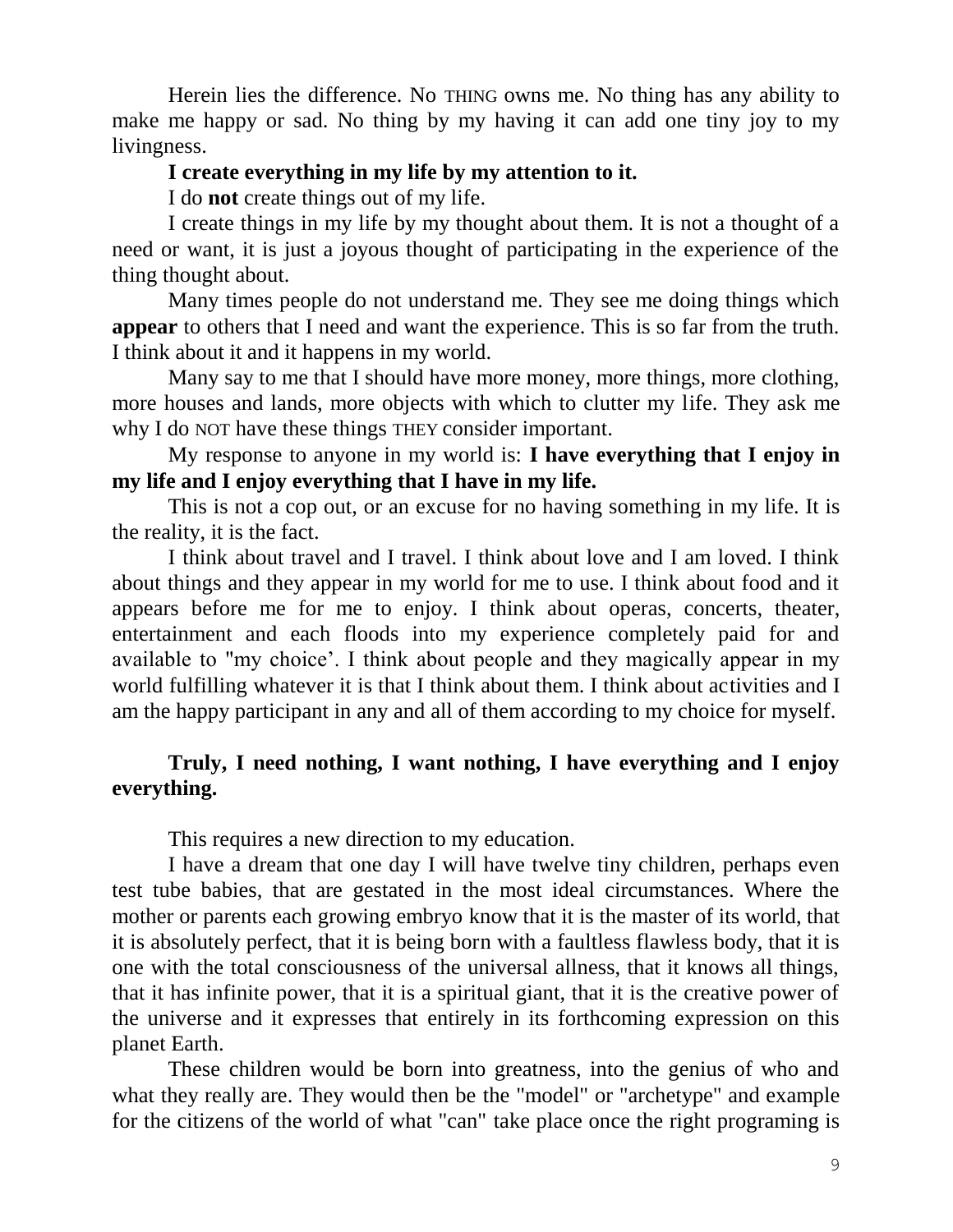implanted into the BRAIN which is the body and acceptor of the thinking system from the universal.

This is the education that I now give to myself.

I now teach myself that my brain is clear and open to the awareness of its infinite beingness. I now teach myself that I am the illimitable consciousness of all and my expression is measureless right now. This philosophical realism when thought about comes into expression in my life. It takes nothing more than my thought to bring it into my life as an illusion or appearance. I make the choice of **which** illusion or appearance. I am to experience.

All illusions and appearances are good! Each is what I have chosen to experience. However, now, wisely, I choose to experience those exciting, dynamic fantastic thoughts which reproduce themselves in my daily life.

I have been doing this. Now I educate myself to do it to my absolute benefit.

#### **Success**

Success has been measured in what the world about me thinks is worthy. Cars, houses, family, money, health, reputation and things.

Success is thought of as the outcome or result (not as beneficial or non beneficial, merely outcome or result) **and as the favorable termination of a venture.**

And venture is known to be "fortune or chance, involving a risk or hazard".

What do I believe success is: For me success is the achievement of whatever it is that I think about. It involves no fortune, chance, risk or hazard. It is the definite use of the **law of Cause and Effect** which states that for every cause placed into thought an effect equal to it must manifest. This law is irreducible. It only works as IT works. It cannot be used in any other manner than it is designed to be used. It can only bring forth what is placed into it. It can only manifest that upon which it is applied.

Success is the outcome or result and the law of Cause and Effect is that which produces an outcome or result. So the law of Cause and Effect is the law of Success. The law of Cause and Effect is the law of Outcome or the law of Results. Whatever I think into my brain as a cause must come forth as an outcome or as a result by the action of the law.

Continually I have been told as I was being educated that I must work hard and that I must study hard and that the things that I was studying are difficult. I was told that the things that I was learning were not at all easy. Yet I could see SO MANY "ignorant" young people who found learning easy. They did not know that it was difficult. They did not have to read the books, they did not have to listen in class, they could dawdle away their time while in school and were amazingly proficient in the examinations to the great chagrin of their teachers, their parents and their peers.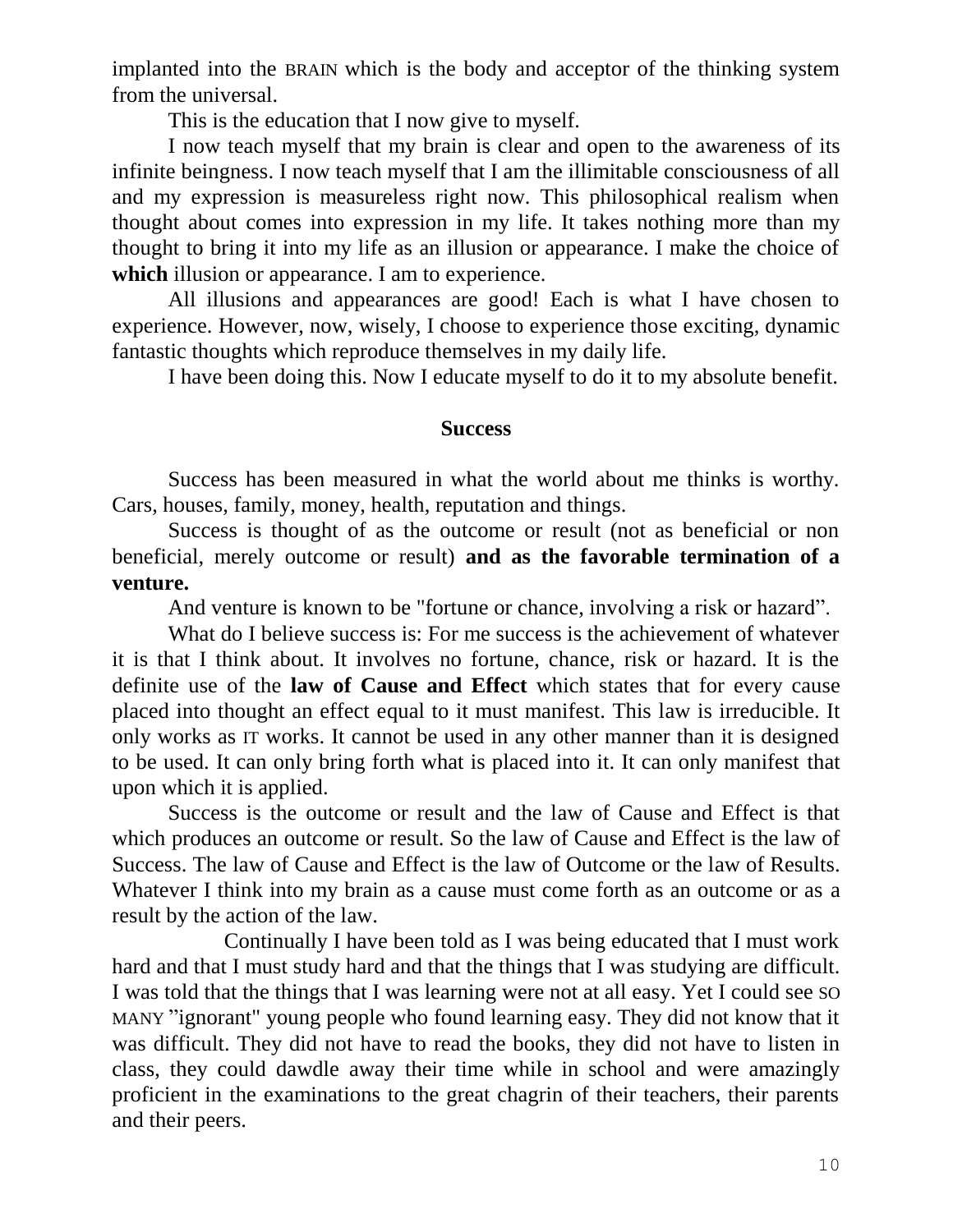To those of us who studied hard, listened carefully, who worked diligently in our homework, these unworthy fellows were not fair, they were not playing the game by the rules which we had been taught.

Would that these free thinkers, these uninhibited ones had been our "teachers" and taught us to free our thinking and be aware of the "great teacher" which dwelt within each of us. But alas that was not to be at that time.

Many would say that these fortunate ones were born wise.

Perhaps so, perhaps not. In any event they listened to a different drummer, to a different drum beat, and they enjoyed a freedom most of us had not followed.

In the same light, many times these easy-learners failed to learn discipline. And if a study were to be made it would be found that most of them were told by their society that they could not have it so easy and in jealously over their innate talent they were given to think that they were useless. Thinking about it deeper, quite likely they are living a more fruitful life following the inner teacher following the inner leading which society does not understand.

With my twelve children being taught they are genii and the expectation that they are genii—this very action on my part will bring into their lives the very innate awareness which they are and their lives will be totally free.

Why have not the great philosophical minds of the universe taught this principle?

The fact is that this principle has been taught. It is found in every great philosophy, in every founding religious system, in every monumental learning center—it is not new. The thing that causes the confusion is the definition I have learned of what success is. Because I have lived with the faulty definition and faulty expectation, because I have been taught I must work hard, because I have been taught that I must do that which is acceptable to those in my world, I have lost sight of the **GREAT PHILOSOPHY!**

Today I return my sights to the GREAT PHILOSOPHY and in returning my sights to my real self, to the great teacher that indwells me and every being, I find the new direction for my life and life is beautiful, fulfilling and rewarding.

I have just embarked on my real education, on my real success, and on this journey to the great sage within me that I find that instead of doors closing before me, there is one door and within me that is now open wide and I am the spiritual master of my life, of my world, of my self!

**I need nothing, I want nothing, I have everything and I enjoy everything.**

# **EXERCISE:**

*For 30 days I affirm the following statements and set forth a new life for myself.*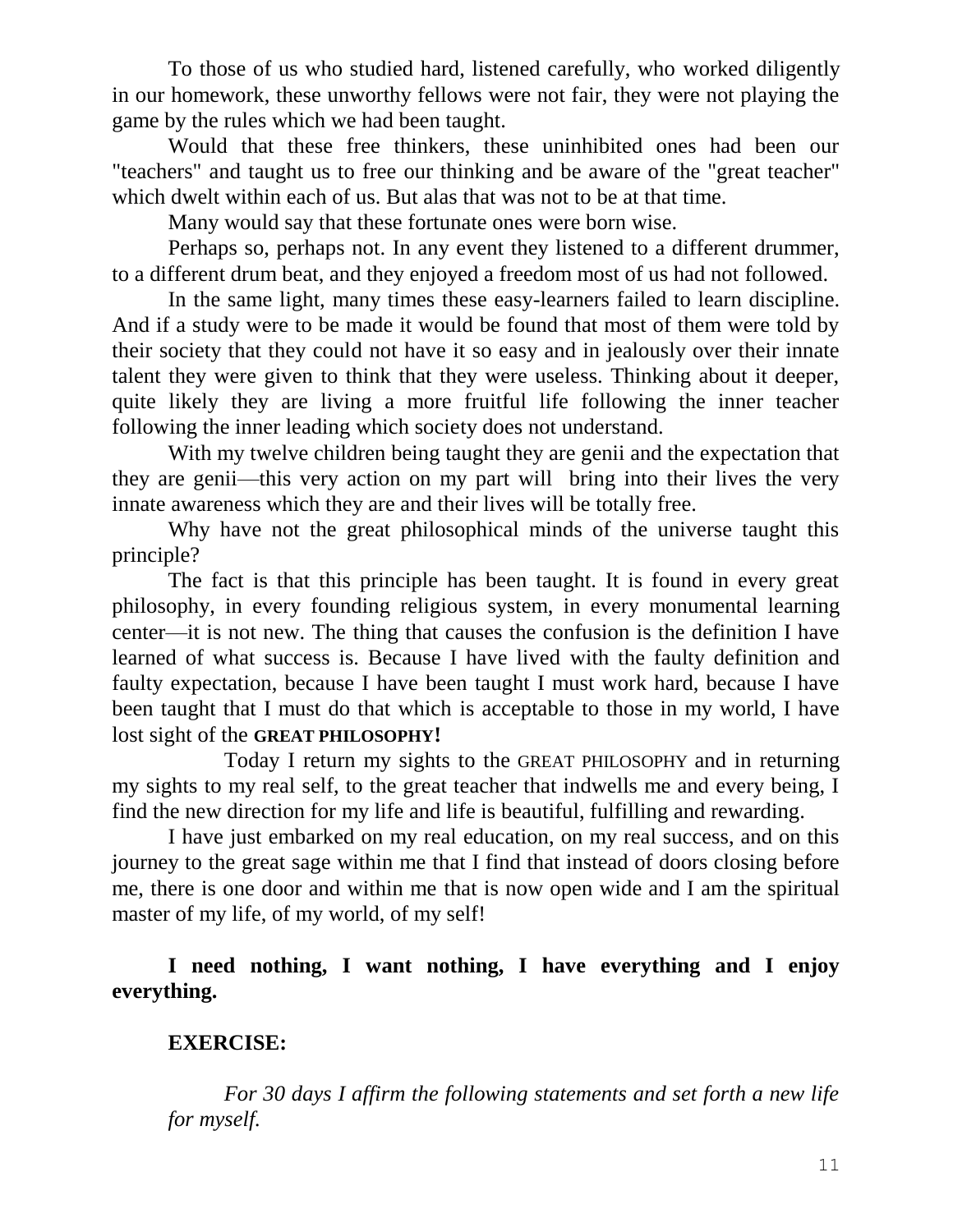**I NEED NOTHING, I WANT NOTHING, I HAVE EVERYTHING AND I ENJOY EVERYTHING I CHOOSE TO ENJOY!**

**I am master of my consciousness. Every thought that I think is thought from the GREAT GENIUS resident within me right now.**

**There is one mind in this universe. I am that one mind. My brain is the clear responsive receptor of the allness of the one mind in me right now and forever more.**

**I love me. I am wonderful person. I have a perfect body, I have a perfect mind, I have perfect spiritual awareness of my divine reality. Every thought I think instantly manifests in my world of appearances now.**

### **WHERE DO I GO FROM HERE**

As I put all of these noble ideas into motion in my life, where I go from here? Will my world be a lot of noble ideas put into motion and no results? Will all of the world look at me and because of my new philosophical thoughts, think I am without good sense?

Where I go from here depends upon what I answer to these three questions.

I am now putting good ideas into motion. The good ideas were always there. They were always complete and fulfilled. It is only I who had not recognized that they are already manifest in my life. With my new vision, I see that it was always so, will always be so and naturally is now so.

No results? I have already seen magnificent results during this past twelve months. The changes that have taken place are beyond counting. However, count them I will, for it is in recognizing that the results HAVE taken place that I am continuously encouraged to move further forward on my pathway of my magnificence. The results are unlimited.

Will all the world look at me and think I am without good sense? Quite likely this will be all too emphatically true.

The world will always judge me by its standards. Its standards are position, power, and wealth. These are the criteria of success for the world.

However as a master I do not seek or desire control over others that position brings with it. I turn the control of another back to themselves as I have turned it back to myself for myself. As a master I have the greatest power ever in me and I use it for my life and not for the consciousness of another. For me power over another being is something I have always had. For I created all in my awareness according to the pattern of my own consciousness. I have absolute power over all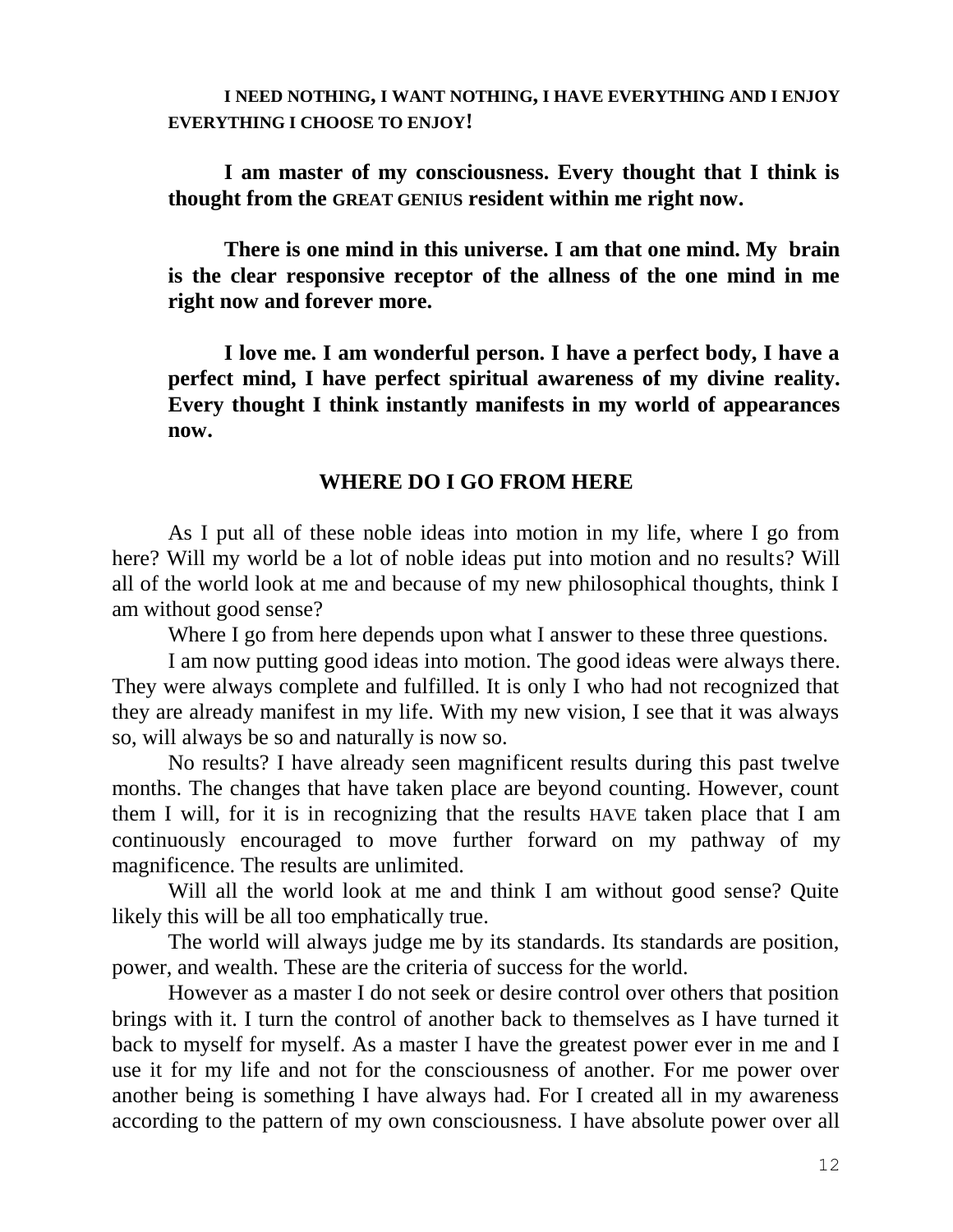because I may create new at any moment and a new world evolves for me over which I have absolute power.

I am perfect wealth. Whatsoever I desire for myself I have, have always had and will always have, regardless of economic conditions that are apparent in the world about me. I create from the wealth within me whatever it is whenever it is however it is that I choose to have it and use it.

However a new breed of beings is emerging from the long line of illustrious power mongers. This new breed value good relationships, good health and community respect as measures of success **along with things.** The world is indeed the reflection of men of good will, men of good purpose, men of inspiration and enthusiasm from within themselves. I believe that it is and so it is for me. It is totally done unto me according to my belief about myself.

Where do I go from here?

From here I play the game of life by the rules which I now understand that I direct and control it.

In preparation for the first step of initiation I understand that there are only three steps and I listen carefully as they are spelled out for me. The three steps are **to think right, to speak right and to act right**. This is the fulfilled life of a master fully initiated into the reality of all. There are no other steps and no other conditions. These are quite enough!

# **I THINK RIGHT, I SPEAK RIGHT. I ACT RIGHT, I AM FULFILLED!**

# **I THINK RIGHT, I SPEAK RIGHT, I ACT RIGHT, I AM FULFILLED!**

# **I THINK RIGHT, I SPEAK RIGHT, I ACT RIGHT, I AM FULFILLED!**

Based upon these three criteria my individual life is a perfect reflection of the magnificent being within me. All the power that there is in the universe dwells in me. I am as an unsplit atom awaiting to express. I am as an atom that has been prepared to be a fountain of its eternal energies right here and now. It is as I prepare the apparatus which will channel this infinite power that great good comes from me in having this power within me. That apparatus is my thinking alone. It is the bridge between that which is and that which is thought about.

The power has always been within me. The power has lain unrestrained in my being awaiting my use of it. This power is non judgmental and allows itself to be used for any purpose whatsoever. This power is unconditional love in that it sees all as a reflection of itself, pure and perfect. This power does not know of morality, judgmentalism or selfishness. Its purpose is to be and to continue being into eternity. It is without limit.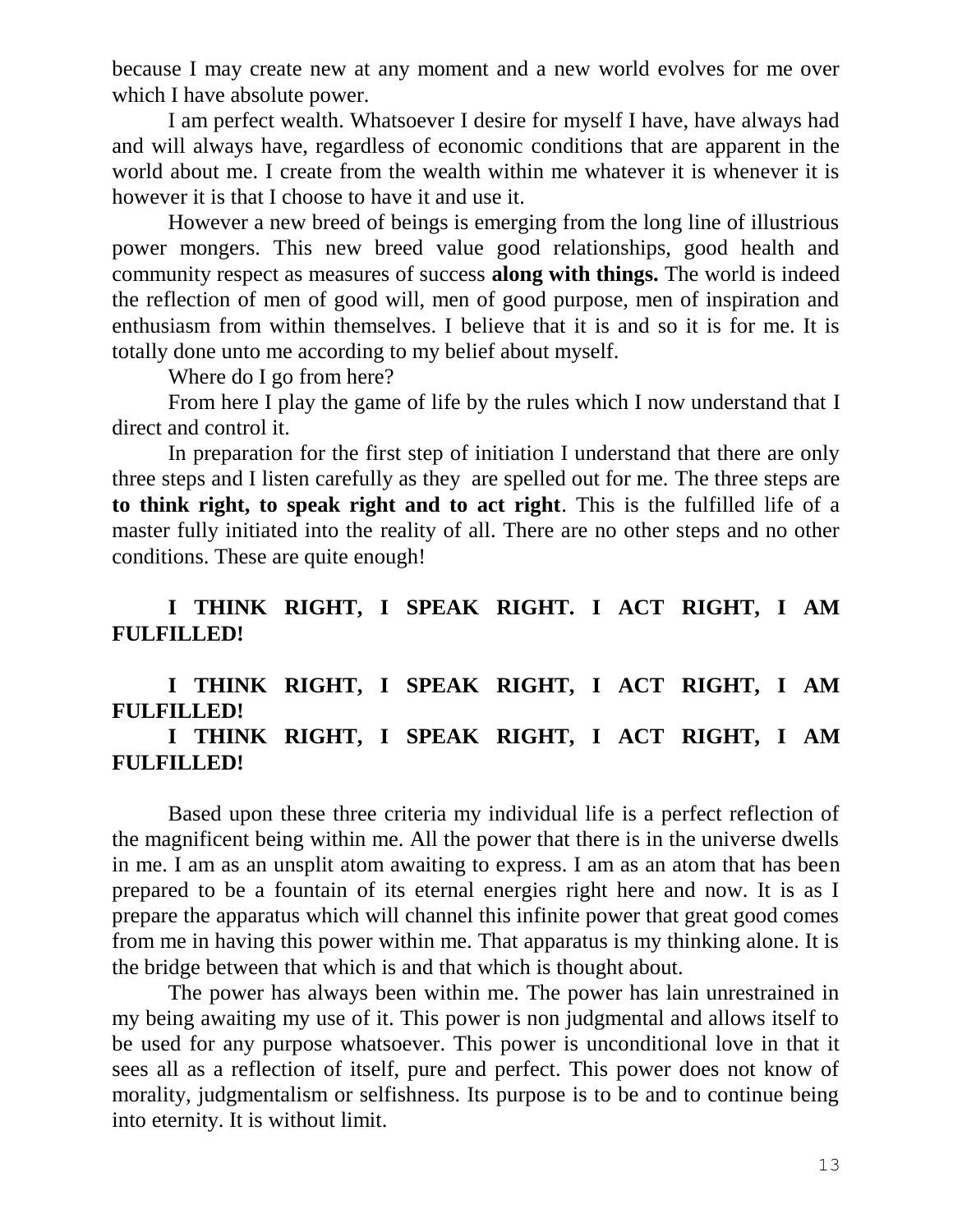Since this power is without limit, why is it that I do not use it more constructively?

My constructive use of my inner power depends upon my thought about it. The fact is that I have been using this power all of my life to the degree that "I believed it was there." And to that degree it was manifest in my life and affairs. Even when I did not believe it was there I used the power because no matter what thought I think, it puts the law of Cause and Effect into motion. The law does not demand that I understand it to use it, it asks to be used. So I have used it throughout my life without knowing I have used it.

Accidents happen in my life because I do not always choose to be responsible and to be consciously aware of what I am thinking. I think thoughtless thoughts from time to time and because these thoughts are not purposely directed, the results "seem" to be an accident.

EVERYTHING THAT HAPPENS IN THIS UNIVERSE HAS A CAUSE!

It does not matter that in my world I want to believe that accidents happen, that there is chance in my world, **it is not true.** Everything that takes place has a cause that was put in motion **B Y M E** to bring it into effect in my experience.

I say: What about world conditions? Yes even world conditions. I put the cause in motion for them to happen IN MY WORLD! Notice, here, I am saying my world. For what I am not conscious of does not happen in my world. Also what I am not conscious of does not happen in my life even though it may happen in the world and life of others. I am master of what goes into and out of my awareness.

I keep my thinking so pure that what is taking place in my world is the exact replica of what is going on within me.

If anything is taking place in my world that is not to my liking I CHANGE MY THINKING ABOUT IT and it changes!

I do not read reports of conditions in the world and then wonder why they are taking place in my awareness. I read the truth. I read that which is pure and beneficial to me and all in my world. I read that which is uplifting and supportive of my indwelling philosophical conviction.

It is true this positive beneficial information is not now readily available in the public media. By the time that I have found anything beneficial and supportive in the media I have read most of the newspaper, I have listened to the reports on the radio and have watched the commentators on TV and have allowed myself to be hypnotized into hearing EVERYTHING THAT IS BEING SAID WITHOUT MONITORING IT FOR MYSELF.

Having flooded my consciousness with these ideas of worldly limitation through the media and conversations with friends and family, I have allowed myself to believe that the information I have heard is true for everyone. I had forgotten for the moment that whatever thoughts I entertain in my thinking I experience in my living.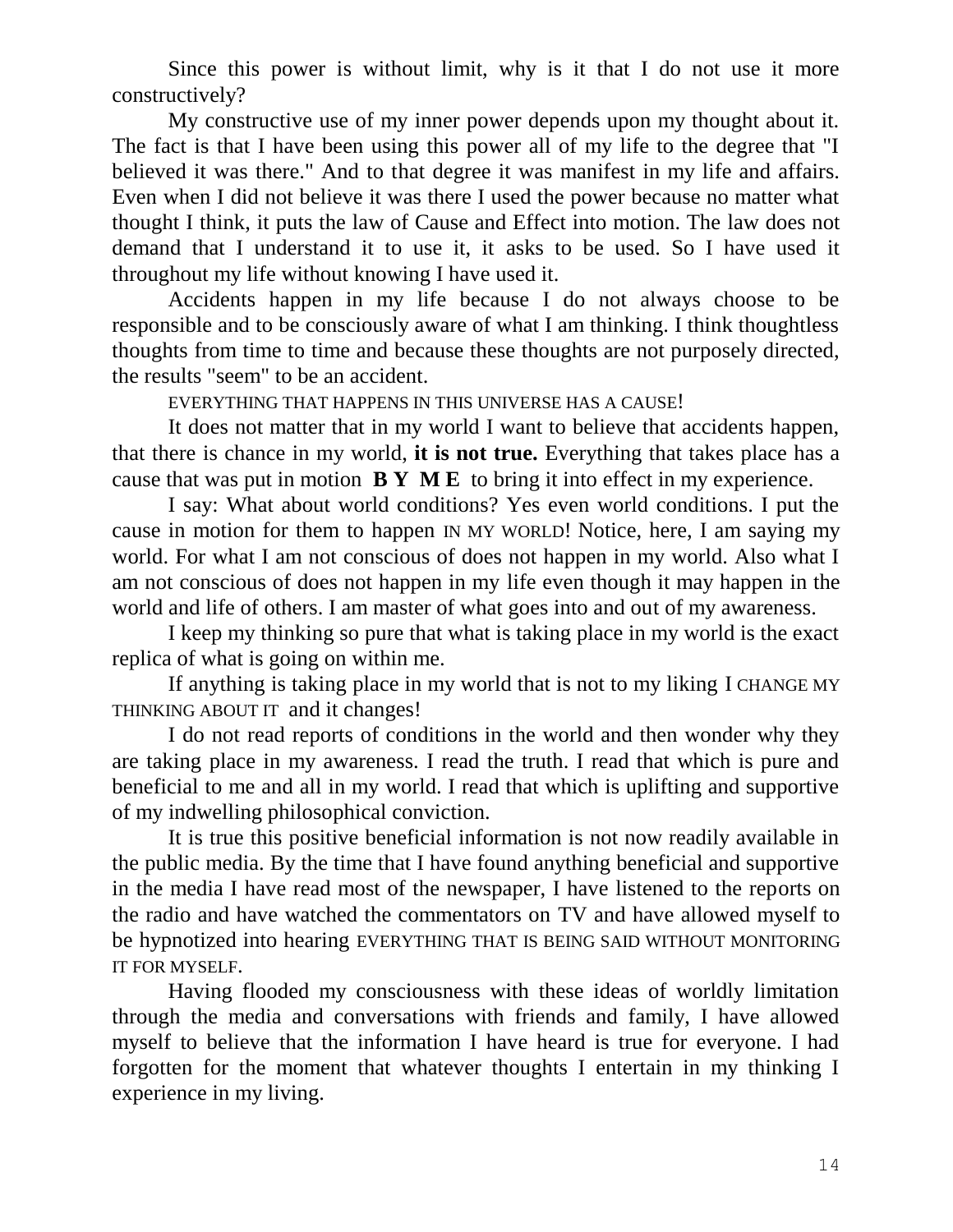This is why my thought is so tremendously important. It does not matter how impressive the thought may be, if it is false it is always false even though I may want to believe it is true BECAUSE IT IS THERE!

The world of appearances has attempted to encourage me to believe that what I see is what is reality. This same world of appearances is completely changing every day and it is never stable. It changes in its thought, it changes in its outward appearances, it changes in its structure, it changes in its mores, in its morals, in its rules and regulations, it is changing the principles by which it conducts its sciences, all is a cycle of change.

Can I allow myself to call this real?

Naturally not!

I must find reality. The place where I can find this reality is when I look to the creative reality which is me within myself and finding this, I spend all of my time getting to know it!.

#### **THE GREAT INITIATION**

#### **I think right.**

**I think my body is a temple of the living god and it is absolutely perfectly created and expresses that perfection now. Eternally healthy.**

**I think my brain is one in, as and of the universal mind. I know all things in this awareness. I am one with all things. And I am all things. I live in perfect harmony with all because I am perfect harmony. I live in right action with all beings in my creation because I am perfect right action. I live in success in all areas of my life because I am success. I have chosen to live in this body at this time on this planet Earth to express the magnificence and divinity which I am now and always. And I do so now!**

**Because I think there is peace on Earth, for me there is peace on Earth. It is a creation of my thinking. What another thinks I am absolutely unaware of it unless it is harmonious with what I think. As I do not choose to be always aware and know the inner thoughts of every being upon the face of the Earth at this moment, so I do not need to know about the expanding awareness within other beings elsewhere on the Earth, including their conflicts. Thus for me there is peace on Earth and it has both begun and ended in my thinking.**

**My thoughts are based on what is going in within my consciousness. It is not based on the appearances in the world about me. I take the time that is necessary to go to the divine center within me and there I find the answer to every question that I have. The answer is clear and perfect. The answer does**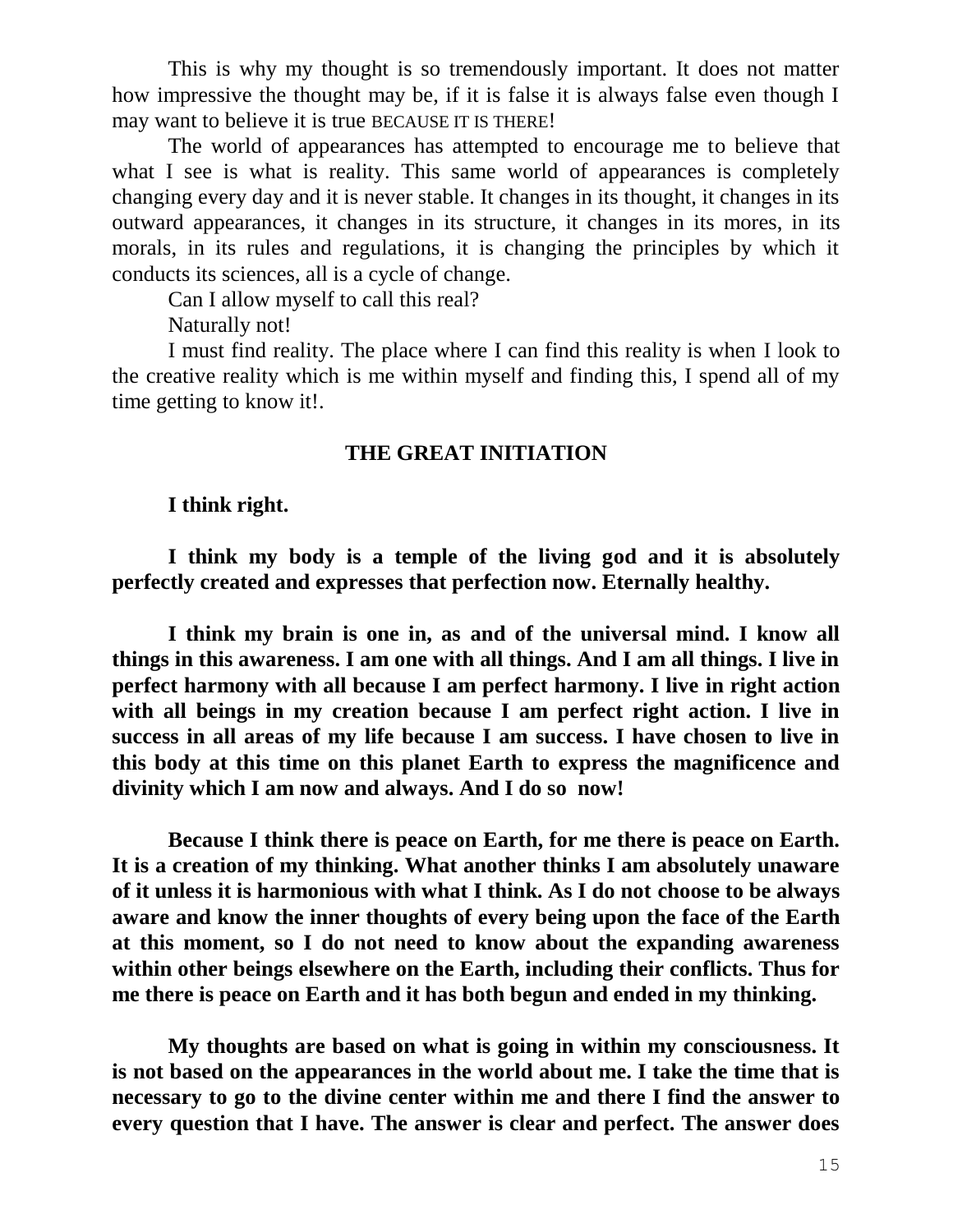## **not make me seek elsewhere for the information to make the answer complete, it is complete in and of itself.**

The initiation of a master is something that the one developing the master consciousness does for himself. It can not be done by anyone outside of himself. The reason for this is that a master consciousness had made the decision, acted upon the decision and carried it out entirely by himself. No adept or other master can help another along the master path. It is totally a self handled project or work. The initiate must desire it for himself so completely that nothing stands in his way to accomplish it. Neither family or friends, profession or talent, former dreams or present reality. All must be ignored as one takes the first steps in initiation. As this is done the master initiate is absolutely in harmony with his family and friends, with his profession and talent and with the former dreams and present reality however it no longer owns him. Herein lies the great difference!

Step two in my initiation in being fully a master is my speaking.

#### **THE GREAT INITIATION**

#### **I SPEAK RIGHT**

Every word that flows from my mouth has first been thoroughly analyzed for its content and purpose. It is a word that has thoughtfully been apprised by me of what its direction is and what will come forth to me from uttering this word in my universe.

Once a word is uttered it cannot be drawn back. It is eternally in the vibrations of the universe. With new words and new directions, the old words are filed away, but never lost. Should my thinking for one moment return to the old thoughts that had generated them, the old words would jump out of the filing cabinet to join my new thoughtlessly stated words and the two would bring instant catastrophic for me.

The power of my thought is sufficient to bring about any manifestation in my universe. Add to this the power of my word on the physical level and the power is exponentially expanded with an infinite variable.

I can recognize that my words are of so great an importance that any word thoughtlessly spoken is like the torture done with one drop of water at a time dropped on top of the head, soon the victim goes out of his mind. So it is with one little word heedlessly spoken from time to time and I go out of my proper beneficial thinking and release all responsibility for being the magnificent being which I am.

Words spoken negatively undermine my conviction of what reality is. I begin to believe it is not that which it is. And so I can swim in the ocean of truth but drown in the quicksand of undermined convictions of untruth.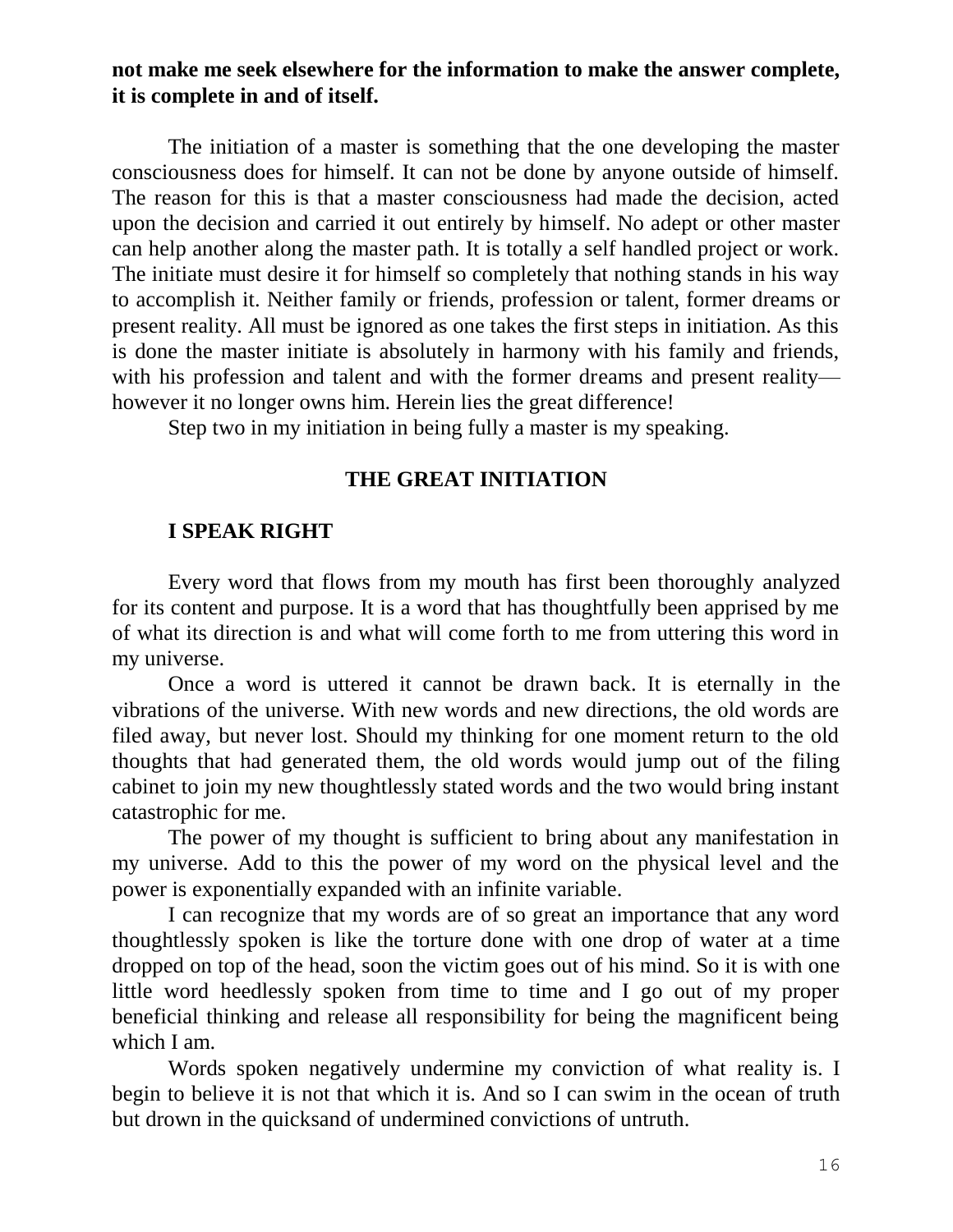I am the master of my word and I speak my words carefully and powerfully. All of my words go forth to bring in return the desire for which they are spoken. Hence all of my thoughts are positive, uplifting, supportive, dynamic and there is no other power beside me.

I always knew that as my thought sets up vibrations in the universal allness, so I can scientifically detect that my voice sets up vibration waves which echo out and return back in a definite frequence. With this physiological awareness it is not difficult for me to recognize that my thoughts have great power—and I know that my words have great power.

Carefully and wisely I use the realization that my words have an infinite and variable power that accomplishes that for which they are spoken. I speak carefully, wisely, well.

### **THE GREAT INITIATION**

#### **I SPEAK RIGHT**

**I love me!**

**I love all of my creation!**

**I speak my word that I love the game of life I am playing and I know the rules to absolute perfection and I always play the rules!**

**I speak my word and the power of the universe vibrates to reveal it!**

**I loudly proclaim the truth about myself to myself and to my universe!**

# The third step in **I Think Right, I Speak Right and I Act Right** is—**I ACT RIGHT!**

How do I go about acting right and having beautiful results in my life as a master initiate?

The most important thing that I can do for myself in my right acting is the choice I make of the activities I join in and the experiences I entertain in my life. I have seen enough of man's inhumanity to man and will no longer play in this game. During any war the men who are licensed to kill and destroy often forget their values as a divine being. This too is a game but one can often forget the rules of the game and play one's own vicious game of depravity. **Sensitive** normally constituted human beings, seeing this mentally, drop over the edge of sanity. These are sensitive souls who have pure spirits. By their choice they have allowed themselves to be caught in the tangled web of their country's welfare. And, being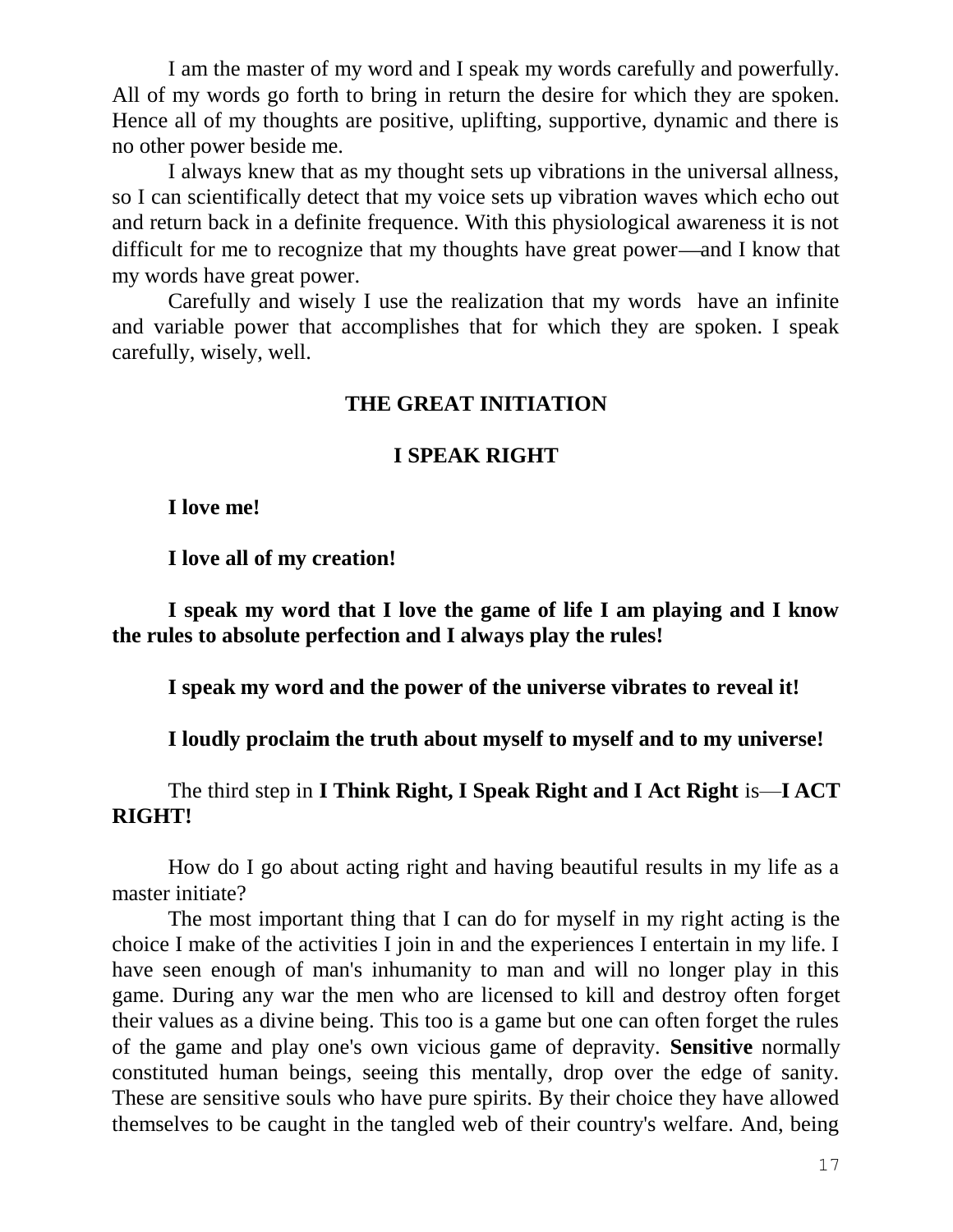so caught, they have not had the strength of character or the wisdom to place themselves in non offensive posts. These are the ones who fall apart on the battlefield like frail flowers crushed by an unnatural force in its perfect life. They will never more live a normal human life during this lifetime, also having forgotten their divinity in the process. The numbers here are legion.

I am the master of my choice and action. I choose to select carefully the type of theater that I allow into my consciousness.

What another chooses to do is his business. For me I choose to leave out of my world—war, disease, lack, negative condition of any kind. In leaving these out of my world I do not allow them to come into my experience through newspapers, radio, television, movies, theater or any other media. I am absolute master of my experiences, absolute master of what I allow to enter my consciousness by whatever channel. I am the master of the experiences of others when they are in my world. As such I choose to have perfection in my world. However what others choose to do is their business, for that reason I choose to allow others to play their games of accidents and illnesses, but such are not in my world.

**These are brave statements to make. Presently I may be experiencing any of these things. Presently I may know one or more of these experiences. I still hold firm on principle.**

#### **WHAT IS PAST DOES NOT MATTER**

Today I put a new cause in motion. Today I decide that that which is positive and good is my experience for myself. I may have flooded my consciousness with that which was not beneficial to me in the past—that is past today I begin with a new life, a new me.

It matters not what others say to me. I set a new course for my life and I sail forth valiantly BEING the winner. I know that I am dreaming more new dreams that I have had before. I am making new demands upon me that I have never done before. I am the master of my consciousness and I determine that since these principles work I am going to work them and experience a new life.

If physical brutality on the battlefield can cause a sensitive soldier to go mentally unbalanced, I know what I must do for myself. I know that I am a highly sensitive spiritual being. I will not bring into my consciousness any experience that would cause a blemish upon my consciousness.

Though I had been in the war, in my consciousness there was no violence and no death. That it happened and where it happened did not matter. It did not happen in my presence. It did not happen in my awareness. That game was played by those who enjoyed it.

I am a master. I make my choice. I live by my choice and I act upon my choice. The decision is easy and I will have many opportunities to stand forth for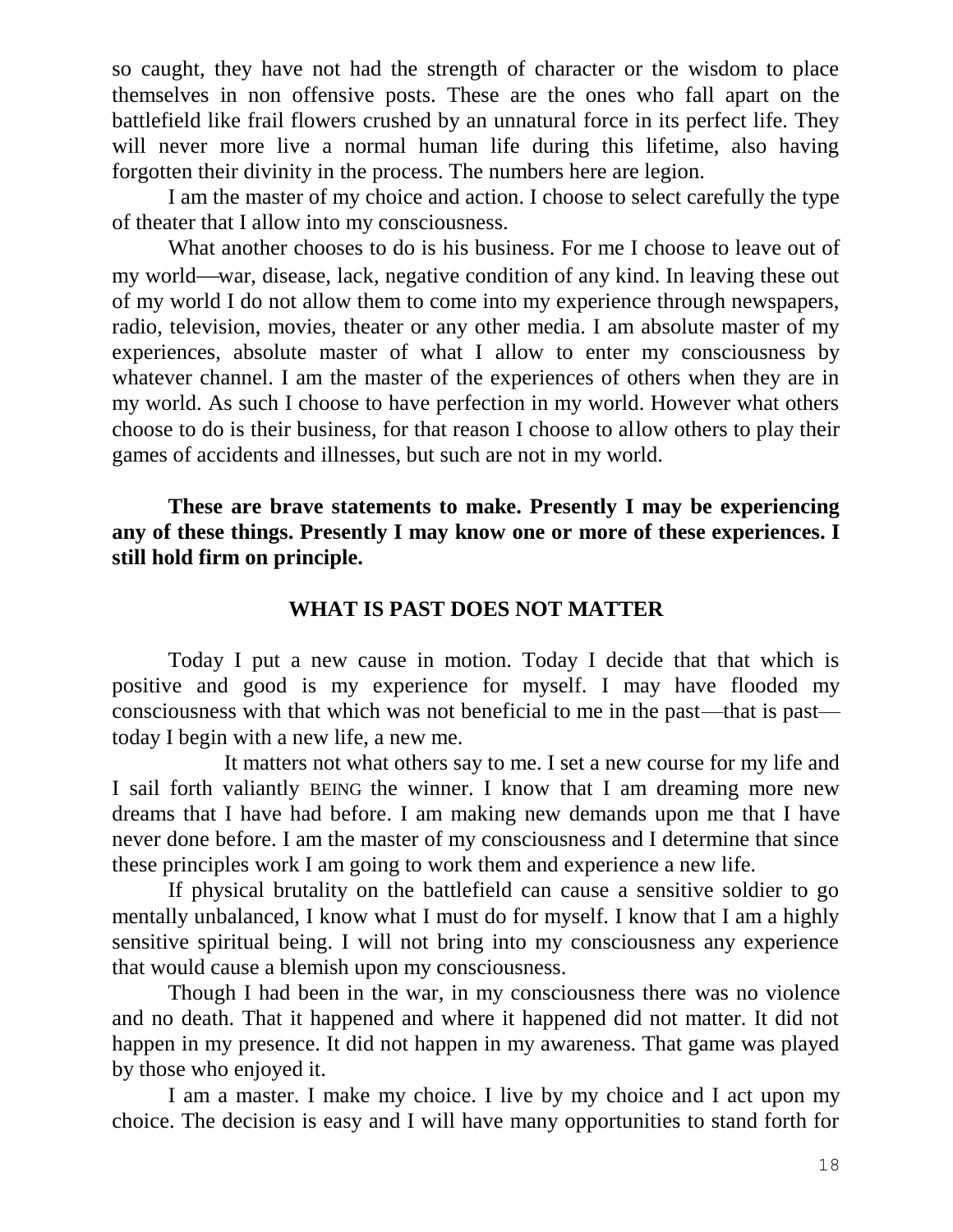my philosophy. I will look within for my amusement and joy for I will have henceforth a dearth of outside influences and entertainment.

There are many in my world who say that this is an impossible task I have set before myself. I agree that it is a task that the weak will not enter upon. It is a way that the insincere will not follow because I cannot be human and divine at the same time. I cannot even be divinely human. There is no such thing as being a little pregnant, a little bad, a little white lie, a tiny cheating. In all, though it be small, it is in violation to the principle and results must come to the pure soul that will utterly b a debacle my following principle. It can be a fiasco—a complete failure—because I have not stood up for principle.

#### **THE GREAT INITIATION**

#### **I ACT RIGHT**

I have perfect freedom of choice. I choose to live my life from the spiritual point of view. I choose to leave behind all human qualities. I choose to act in all from the point of a view of a master for my life alone.

I judge all men from my own purity. For from the purity I am within I see all other beings in my world and they too are absolutely pure and beautiful in all ways all the time.

I purchase books and magazines designed to lift the spirit and raise the consciousness. I choose to watch movies and television which is designed to inspire the mind, to illumine the spirit and soar the divine dignity within me.

I recognize that all that goes by the title of "good" is not what I consider good for me. History and its violence is not good for me merely because it is history. At no time do I condone man's inhumanity to man on the basis that it happened. While I do not judge it  $\overline{I}$  do not view it. I keep my thoughts so pure on the perfect path that this is the creation of my daily experience.

I am the actor reading the script I have written for my life. At any moment I choose I can write a new script for my life and live my life from that new script.

At this moment I write a new script for my life. I act out this new script and revise it as I go along, with full awareness that this is both my privilege and my choice—for I am the author of the script, I am the author of the story of my life and I am the actor. The story of my life from this moment forward is to see myself fulfilled in every beautiful way.

When I walk the pathways of my life wherever I go love shines forth from me. It is not that others do not have love rather it is that this is what I am. I can only be what I am. Wherever I go I bring peace. It is the peace of inner contentment. It is the peace of inner light and love. It is the peace of absolute abandonment of expecting myself to live up to the expectations of others, but expecting myself to live up to MY OWN expectations. My own expectations for